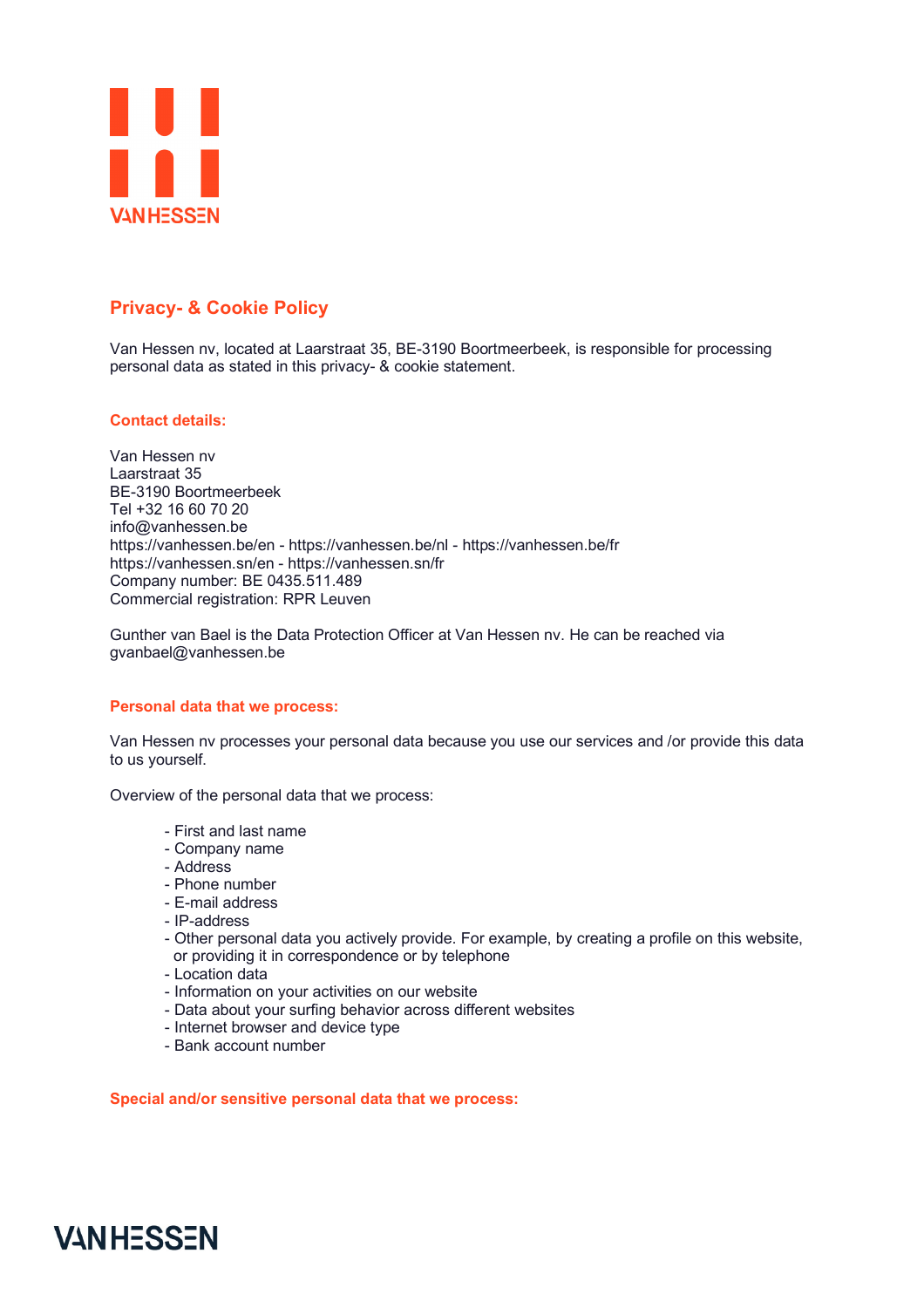

Our website and/or service does not intend to collect data about website visitors who are younger than 16 years old. Unless they have parental or guardian permission. However, we cannot check whether a visitor is older than 16. We therefore advise parents to be involved in the online activities of their children, in order to prevent data about children being collected without parental consent. If you are convinced that we have collected personal data about a minor without permission, please contact us at gvanbael@vanhessen.be and we will remove this information.

## **For what purpose and on what basis we process personal data:**

Van Hessen nv processes your personal data for the following purposes:

- Handling your payment
- Sending our newsletter and/or advertising brochure
- To call or e-mail you if this is needed to provide our services
- Inform you about changes of our services and products
- To offer you the option of creating an account
- To deliver goods and services
- Van Hessen nv follows and analyzes your behavior on the website in order to improve our website and tailor the range of products and services to your preference and need
- Van Hessen nv processes personal data if we are legally obliged to do so, such as information for tax return.

#### **Automated decision making:**

Van Hessen nv makes decisions based on automated processing on matters that can have (significant) consequences for people. This concerns decisions that are taken by computer programs or systems, without involving a person (for example an employee of Van Hessen nv). Van Hessen nv uses the following computer programs or systems:

- Google analytics
- Social media Pixels
- Hotjar
- Active Campaign
- Woocommerce

#### **How long we keep personal data:**

Van Hessen nv does not store your personal data longer than strictly necessary. We use the following retention periods for specific data:

- Information of existing customers is kept for one year after contract termination, except for the invoice and contract information.
- Information on potential customers, suppliers and partners will not be kept for longer than two years if no agreement is reached. Unless the potential customer, supplier or partner wishes otherwise.

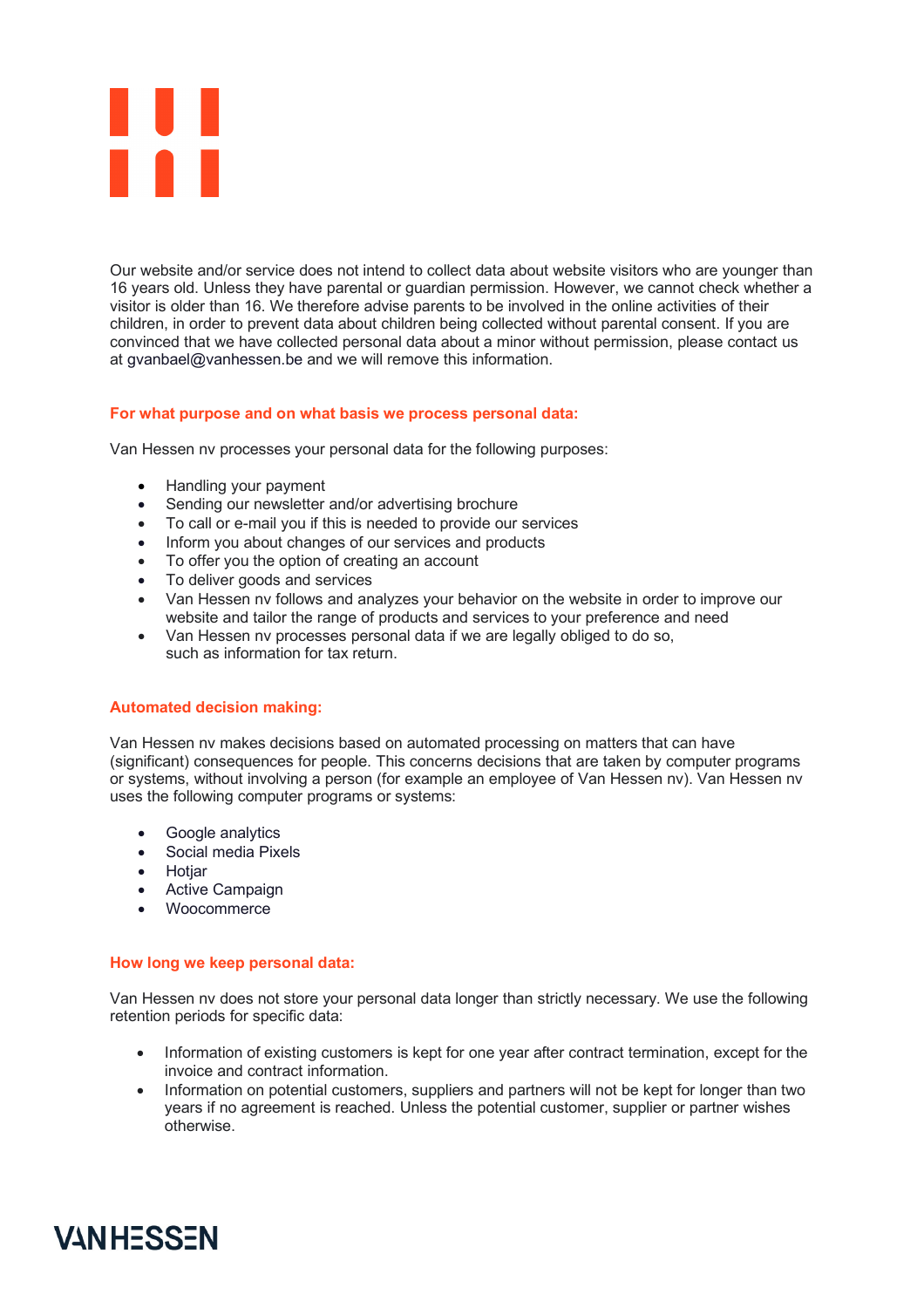

• Invoice and contract information is stored for 7 years in accordance with legislation.

Van Hessen nv does not sell information to third parties and will only provide information when needed for the execution of the agreement or contract, and in compliance with legislation. We conclude a processing agreement with companies that process your data on our behalf, to ensure the same level of security and confidentiality. Van Hessen nv remains responsible for these processing operations.

## **Sharing personal data with third parties:**

Van Hessen nv shares your personal data with various third parties if this is necessary for the execution of the agreement and to comply with legislation. We conclude a processing agreement with companies that process your data on our behalf, to ensure the same level of security and confidentiality of your data. Van Hessen nv remains responsible for these processing operations. In addition, Van Hessen nv shares your personal data with other third parties only with your explicit permission.

## **Cookies, or similar techniques, that we use:**

Van Hessen nv uses functional, analytical and tracking cookies. A cookie is a small text file that is stored in the browser of your computer, tablet or smartphone when you first visit our website. Van Hessen nv uses cookies with a purely technical functionality. These ensure that the website works properly and that, for example, your preferred settings are remembered. These cookies are also used to make the website work properly and to optimize its functionality. In addition, we place cookies that keep track of your surfing behavior so that we can offer customized content and advertisements.

On your first visit to our website, we already informed you about these cookies and we asked for your permission to activate them.

You can opt out of cookies by setting your internet browser so that it no longer stores cookies. In addition, you can also delete all information that was previously stored via the settings of your browser.

Name: Cookiebot Function: functional, analytical and tracking cookies Retention period: 1 year

#### **To view, modify or delete data:**

You have the right to examine, correct or delete your personal data. You also have the right to withdraw your consent to the data processing or to object to the processing of your personal data by Van Hessen nv and you have the right to data portability. This means that you can submit a request for your personal data we have stored. To be sent to you or another organization appointed by you.

You can send a request for inspection, correction, deletion, data transfer of your personal data or request for withdrawal of your consent or objection to the processing of your personal data to gvanbael@vanhessen.be